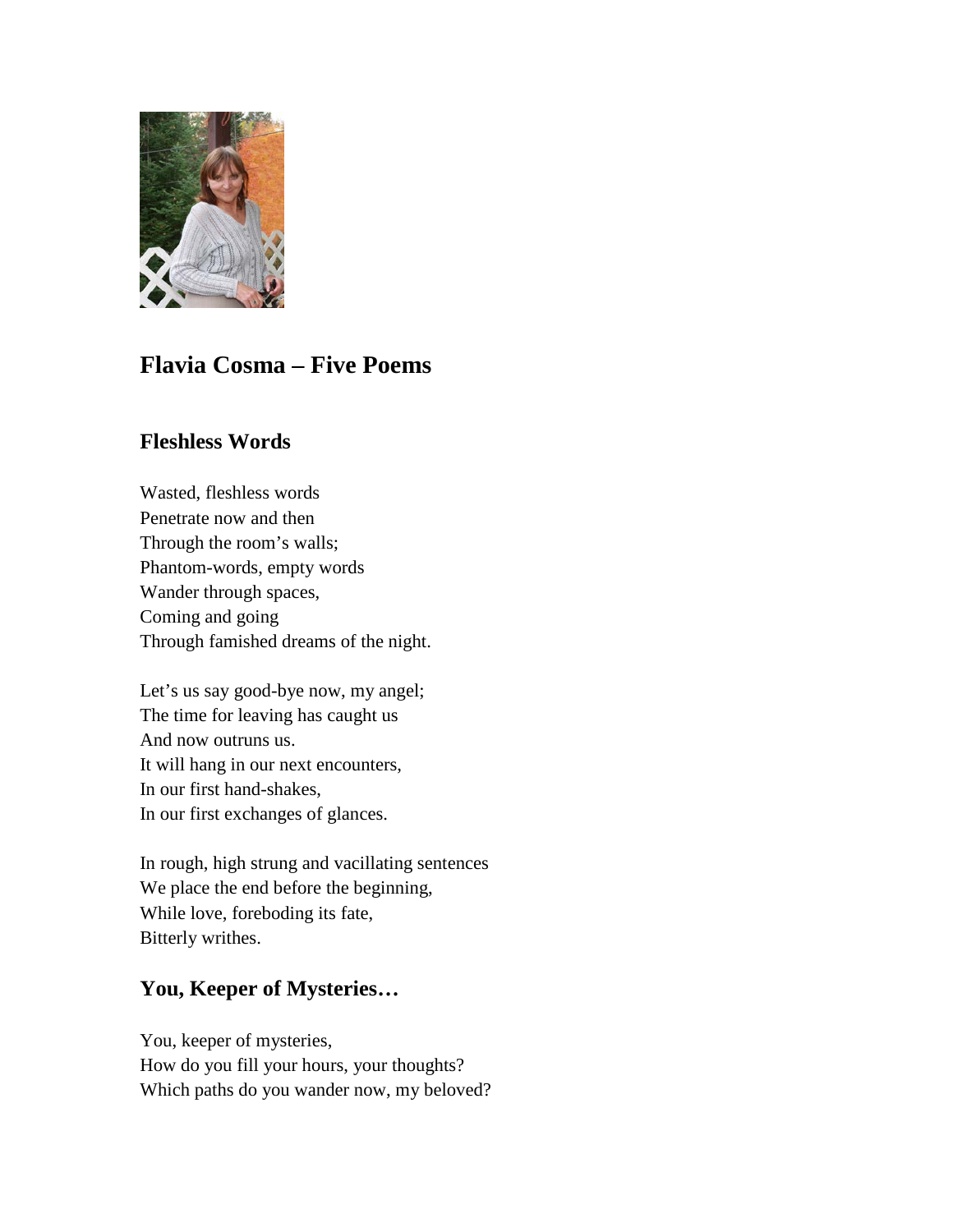Come on; recount everything to me in a whisper, Tell me the truth, but only half— Better not. Reveal Just a fourth, Or better still, so not to hurt, Gently lie to me.

Spin a parable only for my use. Tell me of a time that will never be But never was, either, Spin a deceptive, bed-time fairy tale Where you picked me from amid the stars From arms of angels with slithery, Quicksilver bodies.

#### **Presents**

I never looked at you With the absent eye of occasional friendship. I didn't study you As a dead spider In a terrarium. I didn't have time to pause At your eyes reddened by insomnia, Or at your lips tumescent With hidden vices.

I embraced you blindly in my arms, I melted you in fires Unknown to me, I changed you, And resurrected you in pains, I transformed you to an angel With a silvery mantle, I presented you all the sky, stars, and moon, I gave you absolutely Everything you didn't need or want.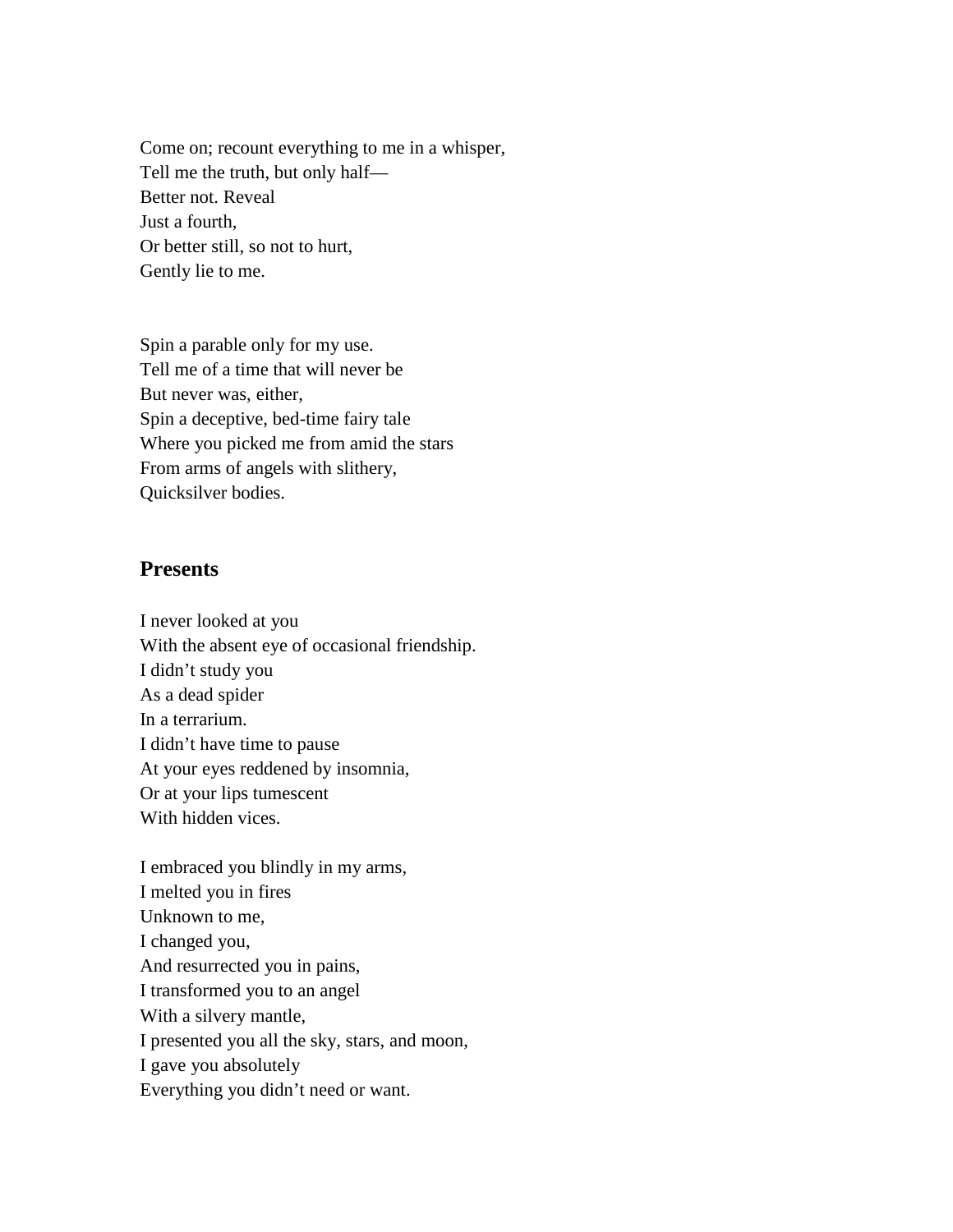## **The Bronze of Statues**

Kissed on the lips, statues' bronze Transforms to gold; The inert matter opens wide its eyes, The soul breathes noisily, A smoky trap, sweet breeze, The air lustily seizes us.

Caressed on its bosom, statues' bronze Transforms to water, Green water, blissful, Covers the beloved's alabaster hands, Floods his boundless heart That beats and beats, Stirs up oceans, Runs with clouds, Draws near.

### **Melancholy**

The snow spreads, chaste, Over the melancholy of yesterday. It snows immaculately over your ardent words, Heated red-hot to exasperation, In the furnaces of your Southern continent, Where cold means hot, And sweet means bitter, Or vice-versa.

Unloved lovers crowd at mad-house gates, A crumpled love squats blackened on a fence; Big, watery flakes cover its eyes, And the tears that fancied themselves All alone in the world, Fall in waves of slanting snow From the sky Together with angels.